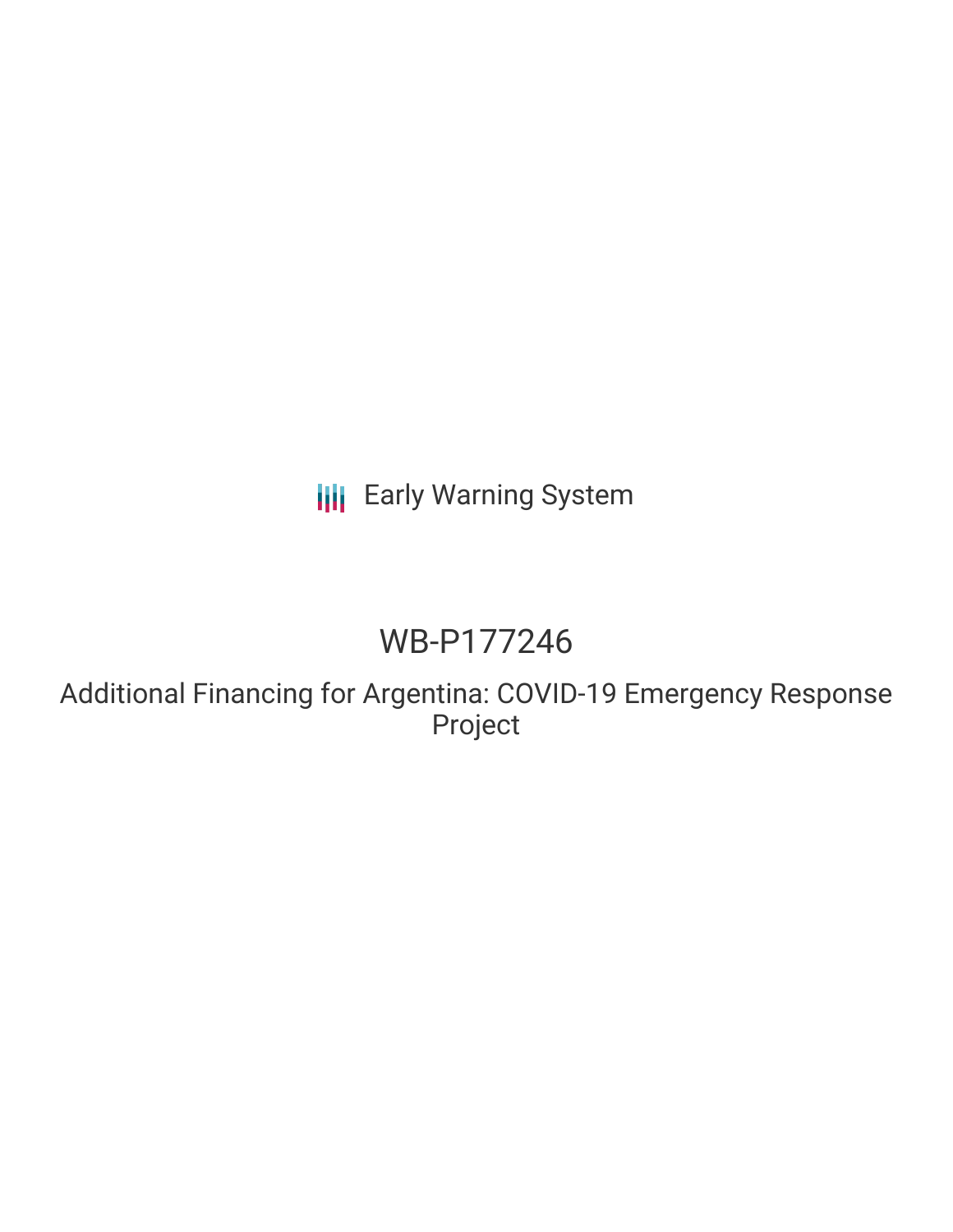

# Early Warning System Additional Financing for Argentina: COVID-19 Emergency Response Project

## **Quick Facts**

| <b>Countries</b>               | Argentina                   |
|--------------------------------|-----------------------------|
| <b>Financial Institutions</b>  | World Bank (WB)             |
| <b>Status</b>                  | Approved                    |
| <b>Bank Risk Rating</b>        | U                           |
| <b>Voting Date</b>             | 2021-09-30                  |
| <b>Borrower</b>                | Government of Argentina     |
| <b>Sectors</b>                 | <b>Education and Health</b> |
| <b>Investment Type(s)</b>      | Loan                        |
| <b>Investment Amount (USD)</b> | \$500.00 million            |
| <b>Loan Amount (USD)</b>       | \$300.00 million            |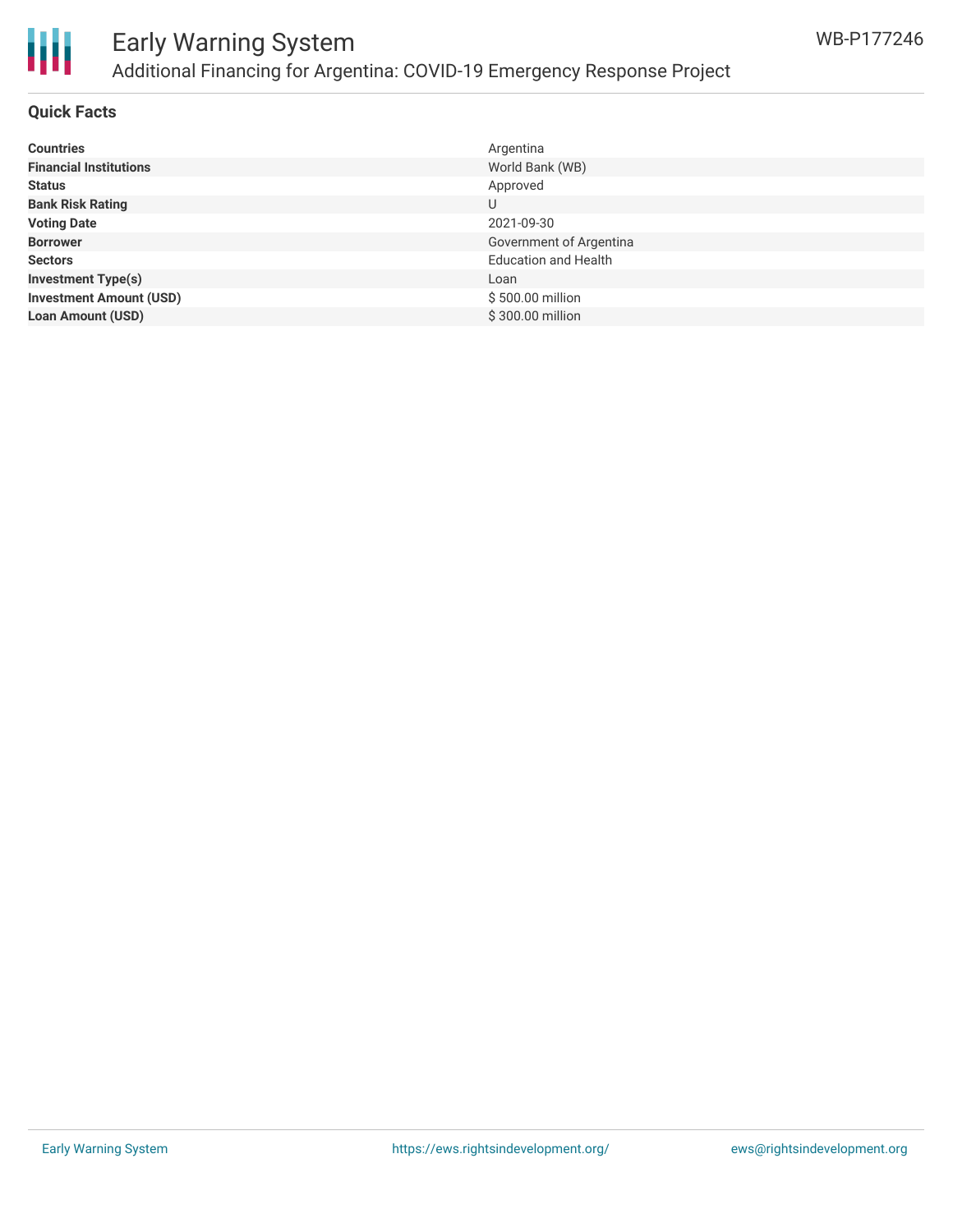

# **Project Description**

According to the Bank´s website, the objective of the project is to strengthen preparedness and response efforts against the COVID-19 pandemic and national systems for public health preparedness in Argentina.

The Argentina COVID-19 Emergency Response Project (P173767 – the Parent Project) was approved for a US\$35 million IBRD loan by the World Bank Board of Executive Directors on April 2, 2020 under the COVID-19 Strategic Preparedness and Response Plan (SPRP). The Parent Project is part of a World Bank Multi-Phase Programmatic Approach (MPA) designed to support countries affected by the COVID-19 pandemic and the Project Development Objective (PDO) is to strengthen preparedness and response efforts against the COVID-19 pandemic and national systems for public health preparedness in Argentina.

The proposed Additional Financing (AF) would support the scale-up of the scope of the parent project with new activities that contribute to the original PDO and enhance the impact of the Parent Project. The AF will cover both the procurement of vaccines and technical assistance (TA). The AF will support health system strengthening activities in a way that ensures an effective COVID-19 response and enables long-lasting resilience.

The World Bank has classified this project as having a Moderate environmental and social risk.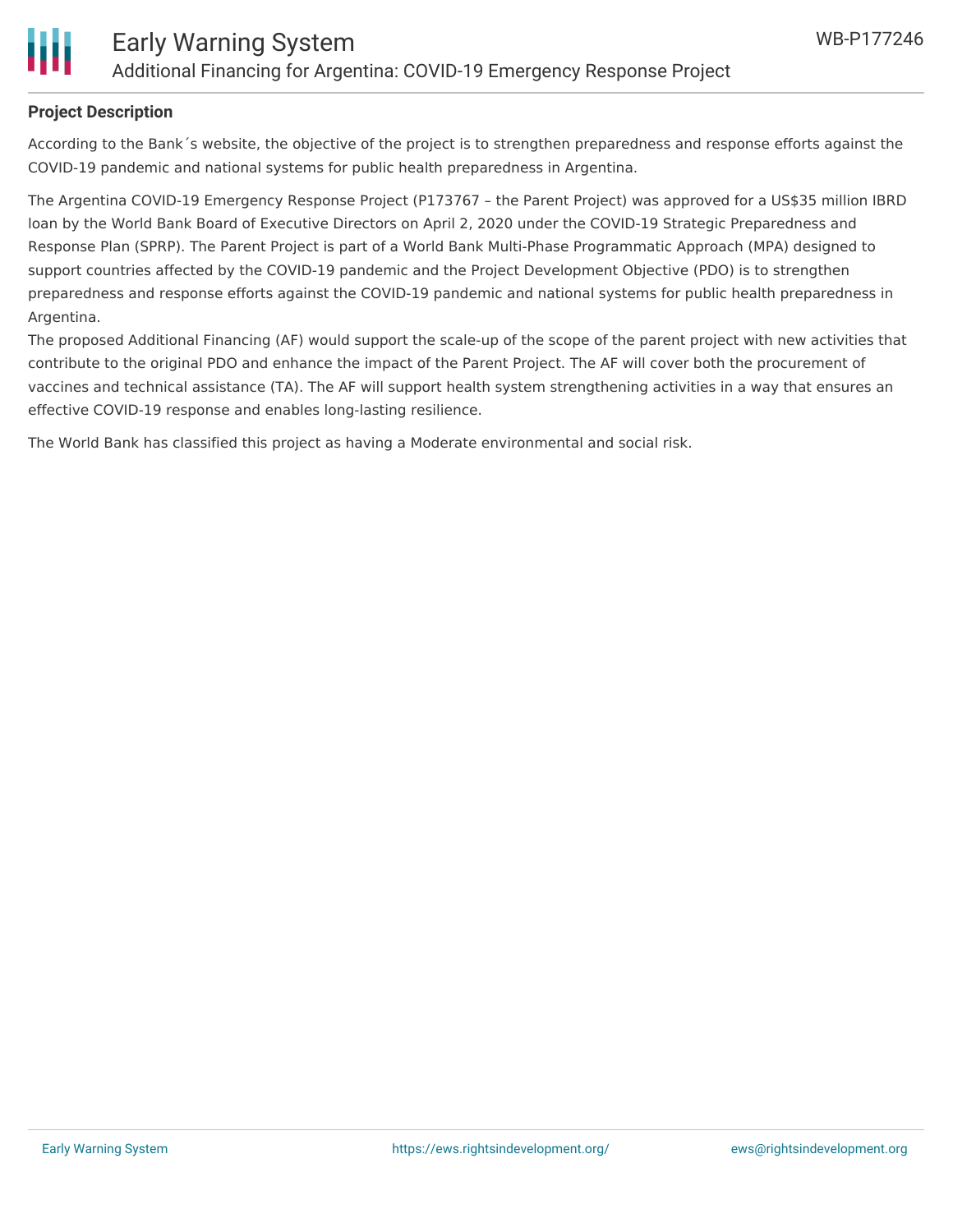

## **Investment Description**

World Bank (WB)

The description of investment type was not available at the time of the snapshot.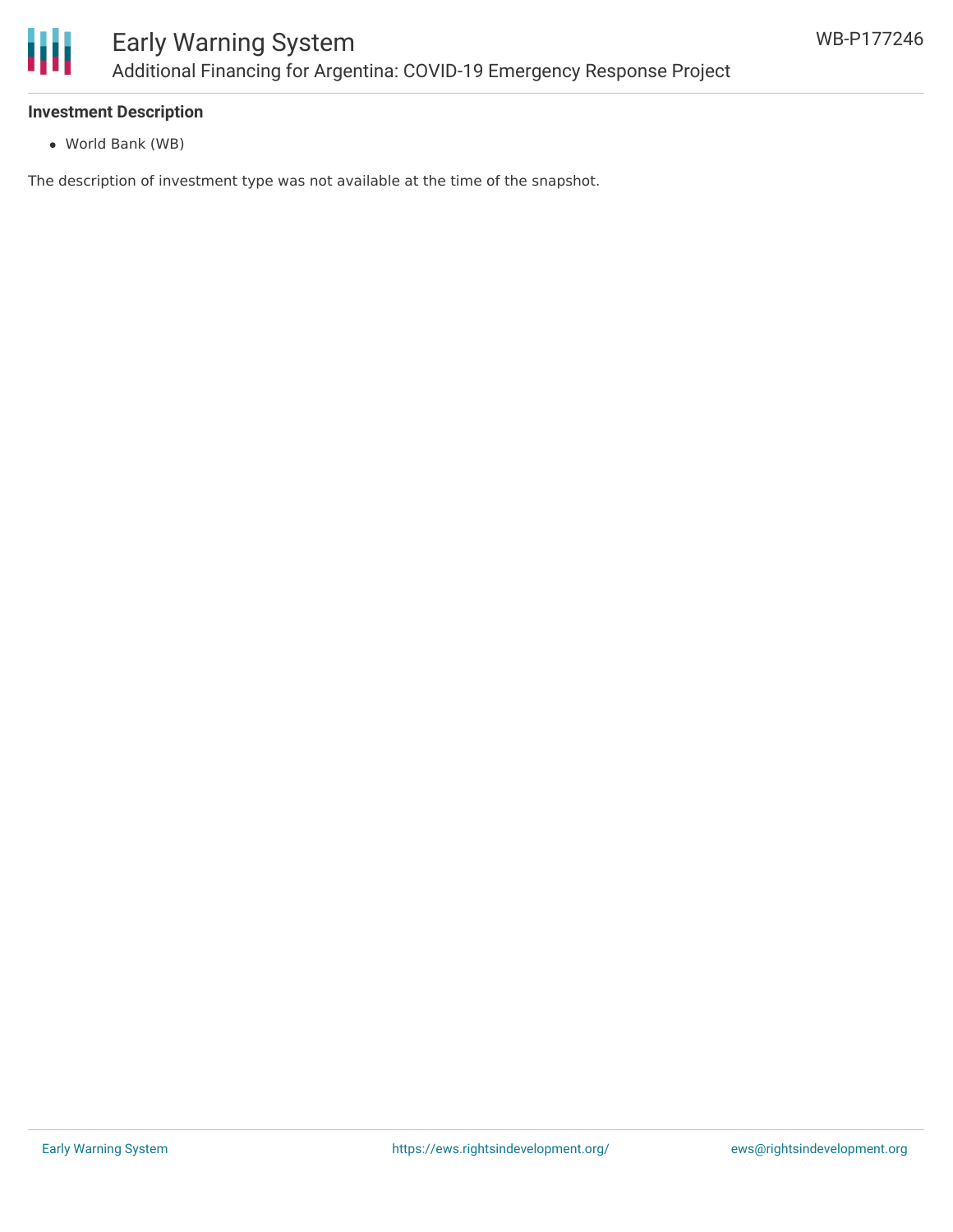

# **Contact Information**

Project contact information not provided at the time of disclosure.

#### ACCESS TO INFORMATION

To submit an information request for project information, you will have to create an account to access the Access to Information request form. You can learn more about this process at: https://www.worldbank.org/en/access-toinformation/request-submission

#### ACCOUNTABILITY MECHANISM OF THE WORLD BANK

The World Bank Inspection Panel is the independent complaint mechanism and fact-finding body for people who believe they are likely to be, or have been, adversely affected by a World Bank-financed project. If you submit a complaint to the Inspection Panel, they may investigate to assess whether the World Bank is following its own policies and procedures for preventing harm to people or the environment. You can contact the Inspection Panel or submit a complaint by emailing ipanel@worldbank.org. Information on how to file a complaint and a complaint request form are available at: https://www.inspectionpanel.org/how-tofile-complaint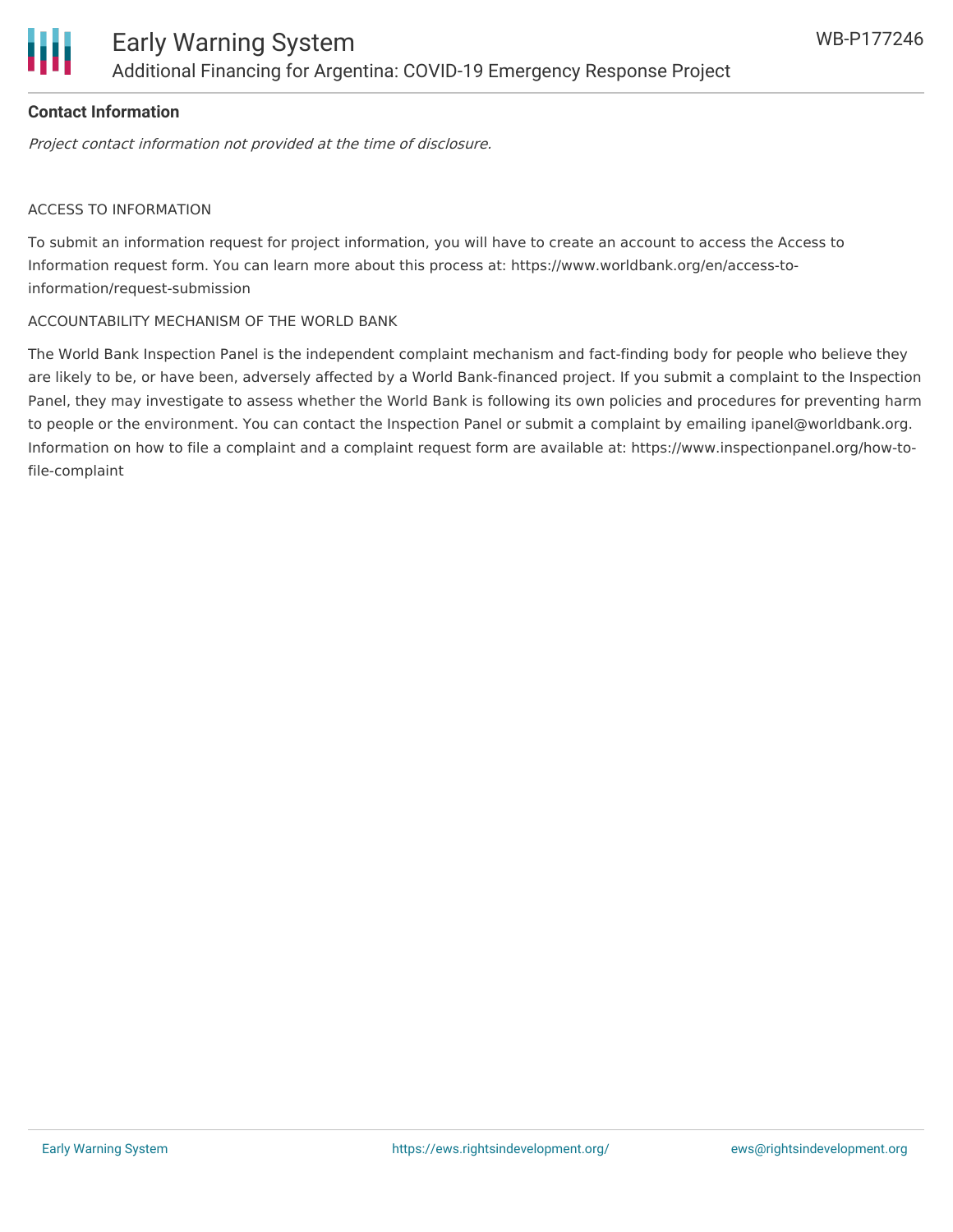

# Early Warning System Additional Financing for Argentina: COVID-19 Emergency Response Project

## **Bank Documents**

Additional Financing [Environmental](http://documents.worldbank.org/curated/en/533471627933067303/Additional-Financing-Environmental-and-Social-Review-Summary-ESRS-Additional-Financing-for-Argentina-COVID-19-Emergency-Response-Project-P1) and Social Review Summary (ESRS) - Additional Financing for Argen